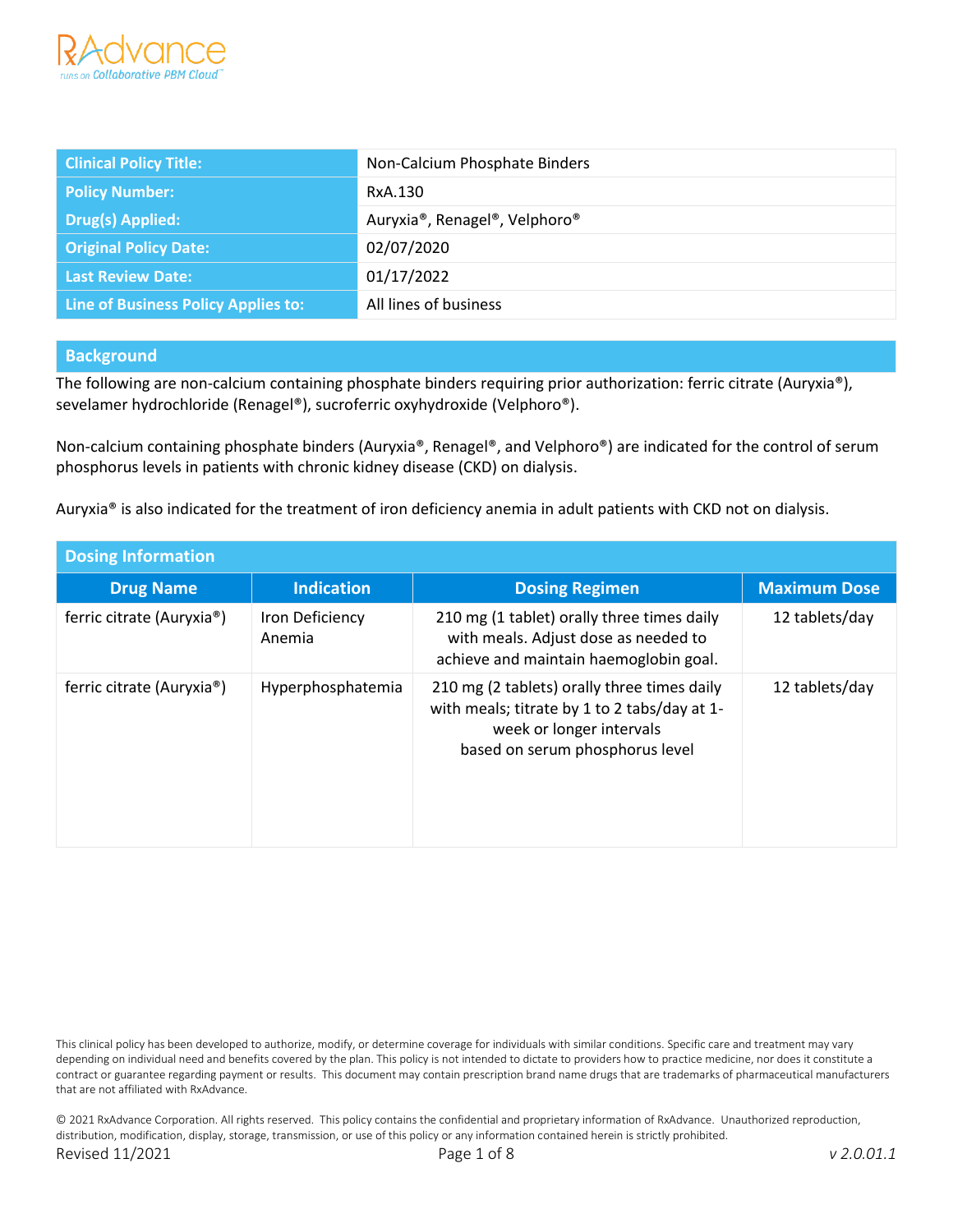

| <b>Dosing Information</b>                          |                   |                                                                                                                                                                                                                                 |                     |
|----------------------------------------------------|-------------------|---------------------------------------------------------------------------------------------------------------------------------------------------------------------------------------------------------------------------------|---------------------|
| <b>Drug Name</b>                                   | <b>Indication</b> | <b>Dosing Regimen</b>                                                                                                                                                                                                           | <b>Maximum Dose</b> |
| sevelamer hydrochloride<br>(Renagel <sup>®</sup> ) | Hyperphosphatemia | Starting dose based on serum phosphorus<br>level:                                                                                                                                                                               | 13 gm/day           |
|                                                    |                   | >5.5 to <7.5 mg/dL: Renagel® 800 mg - 1 tab<br>orally three times daily with meals;                                                                                                                                             |                     |
|                                                    |                   | $\ge$ 7.5 to < 9 mg/dL: Renagel® 800 mg - 2 tabs<br>orally three times daily with meals;                                                                                                                                        |                     |
|                                                    |                   | $\geq$ 9 mg/dL: Renagel® 800 mg - 2 tabs orally<br>three times daily with meals;                                                                                                                                                |                     |
|                                                    |                   | Starting dose for patients switching from<br>calcium acetate to Renagel® based on<br>calcium acetate 667 mg/capsule dosing<br>schedule:                                                                                         |                     |
|                                                    |                   | Calcium acetate: 667 mg -1 cap orally three<br>times: Renagel® 800 mg $-$ 1 tab orally three<br>times daily with meals;                                                                                                         |                     |
|                                                    |                   | Calcium acetate: 667 mg - 2 caps orally<br>three times: Renagel® 800 mg $-$ 2 tabs orally<br>three times daily with meals;                                                                                                      |                     |
|                                                    |                   | Calcium acetate: 667 mg - 3 caps orally<br>three times: Renagel® 800 mg - 3 tabs orally<br>three times daily with meals;                                                                                                        |                     |
| sucroferric oxyhydroxide<br>(Velphoro®)            | Hyperphosphatemia | 500 mg orally three times daily with meals.<br>Adjust by 500 mg (1 tablet) per day as<br>needed until an acceptable serum<br>phosphorus level is reached, with regular<br>monitoring afterwards. Titrate as often as<br>weekly. | 3,000 mg/day        |

### **Dosage Forms**

- ferric citrate (Auryxia®): Tablets: 210 mg ferric iron (equivalent to 1 g ferric citrate)
- sevelamer hydrochloride (Renagel®): Tablets: 800 mg
- sucroferric oxyhydroxide (Velphoro®): Tablets, chewable: 500 mg iron

## **Clinical Policy**

Provider must submit documentation (such as office chart notes, lab results or other clinical information) supporting that member has met all approval criteria. The provision of provider samples does not guarantee coverage under the

© 2021 RxAdvance Corporation. All rights reserved. This policy contains the confidential and proprietary information of RxAdvance. Unauthorized reproduction, distribution, modification, display, storage, transmission, or use of this policy or any information contained herein is strictly prohibited. Revised 11/2021 Page 2 of 8 *v 2.0.01.1*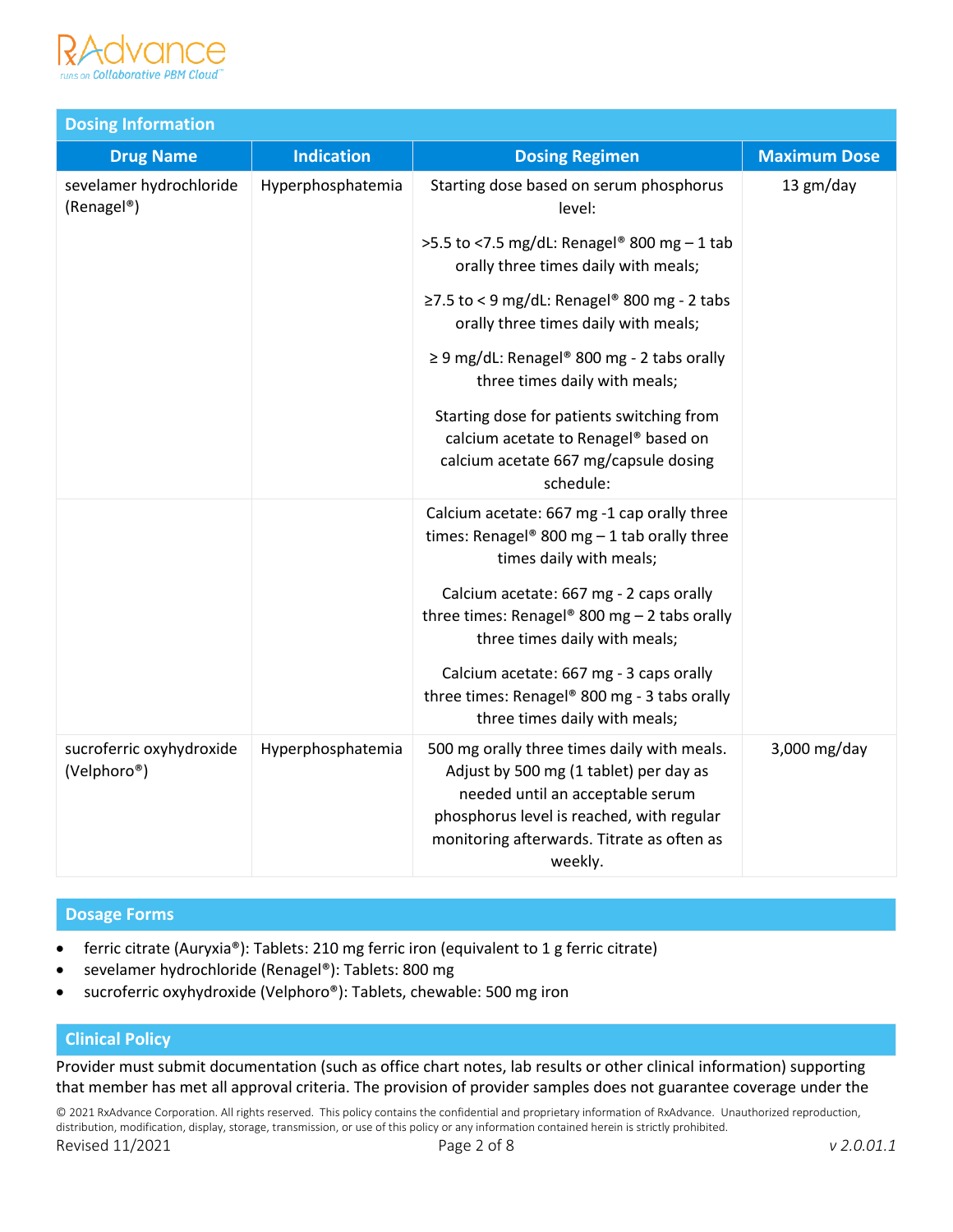

terms of the pharmacy benefit administered by RxAdvance. All criteria for initial approval must be met in order to obtain coverage.

# **I. Initial Approval Criteria**

- **A. Hyperphosphatemia** (must meet all)**:**
	- 1. Diagnosis of hyperphosphatemia associated with CKD or ESRD;
	- 2. Prescribed by or in consultation with a nephrologist, or member is on dialysis;
	- 3. Age ≥ 18 years;
	- 4. Member meets one of the following (a, b, c, or d):
		- a. Failure (e.g., serum phosphorus > 5.5 mg/dL) of a 4-week trial of calcium acetate at up to maximally indicated doses, unless contraindicated or clinically significant adverse effects are experienced;
		- b. Hypercalcemia as evidenced by recent (within the previous 30 days) corrected total serum calcium level > 10.2 mg/dL;
		- c. Plasma parathyroid hormone (PTH) levels < 150 pg/mL on 2 consecutive measurements in the past 180 days;
		- d. History of severe vascular and/or soft-tissue calcifications.
	- 5. For Auryxia®, Renagel®, or Velphoro®: failure (e.g., serum phosphorus > 5.5 mg/dL) of a 4-week trial of generic lanthanum or generic sevelamer carbonate at up to maximally indicated doses, unless contraindicated or clinically significant adverse effects are experienced;
	- 6. Dose does not exceed:
		- a. Auryxia®: 12 tablets (2,520 mg ferric iron) per day;
		- b. Renagel<sup>®</sup>: 13 g per day;
		- c. Velphoro®: 3,000 mg (6 tablets) per day

### **Approval Duration**

**Commercial:** 12 months **Medicaid:** 12 months

- **B. Iron deficiency Anemia** (must meet all):
	- 1. Request is for Auryxia®;
	- 2. Diagnosis of iron deficiency anemia with CKD not on dialysis;
	- 3. Failure of 4 weeks trial of at least one (1) alternative oral iron therapy (e.g., ferrous sulfate, ferrous fumarate, ferrous gluconate) at up to maximally indicated doses unless contraindicated or clinically significant adverse effects are experienced;
	- 4. Dose does not exceed 12 tablets (2,520 mg ferric iron) per day.

### **Approval Duration**

#### **Commercial:** 12 months **Medicaid:** 12 months

# **II. Continued Therapy Approval**

- **A. All Indications in Section I** (must meet all)**:**
	- 1. Member is currently receiving medication that has been authorized by RxAdvance or member has met initial approval criteria listed in this policy;
	- 2. Member is responding positively to therapy;
	- 3. If request is for a dose increase, new does not exceed:
		- a. Auryxia®: 12 tablets (2,520 mg ferric iron) per day;
		- b. Renagel®: 13 g per day;
		- c. Velphoro®: 3,000 mg (6 tablets) per day.

© 2021 RxAdvance Corporation. All rights reserved. This policy contains the confidential and proprietary information of RxAdvance. Unauthorized reproduction, distribution, modification, display, storage, transmission, or use of this policy or any information contained herein is strictly prohibited. Revised 11/2021 Page 3 of 8 *v 2.0.01.1*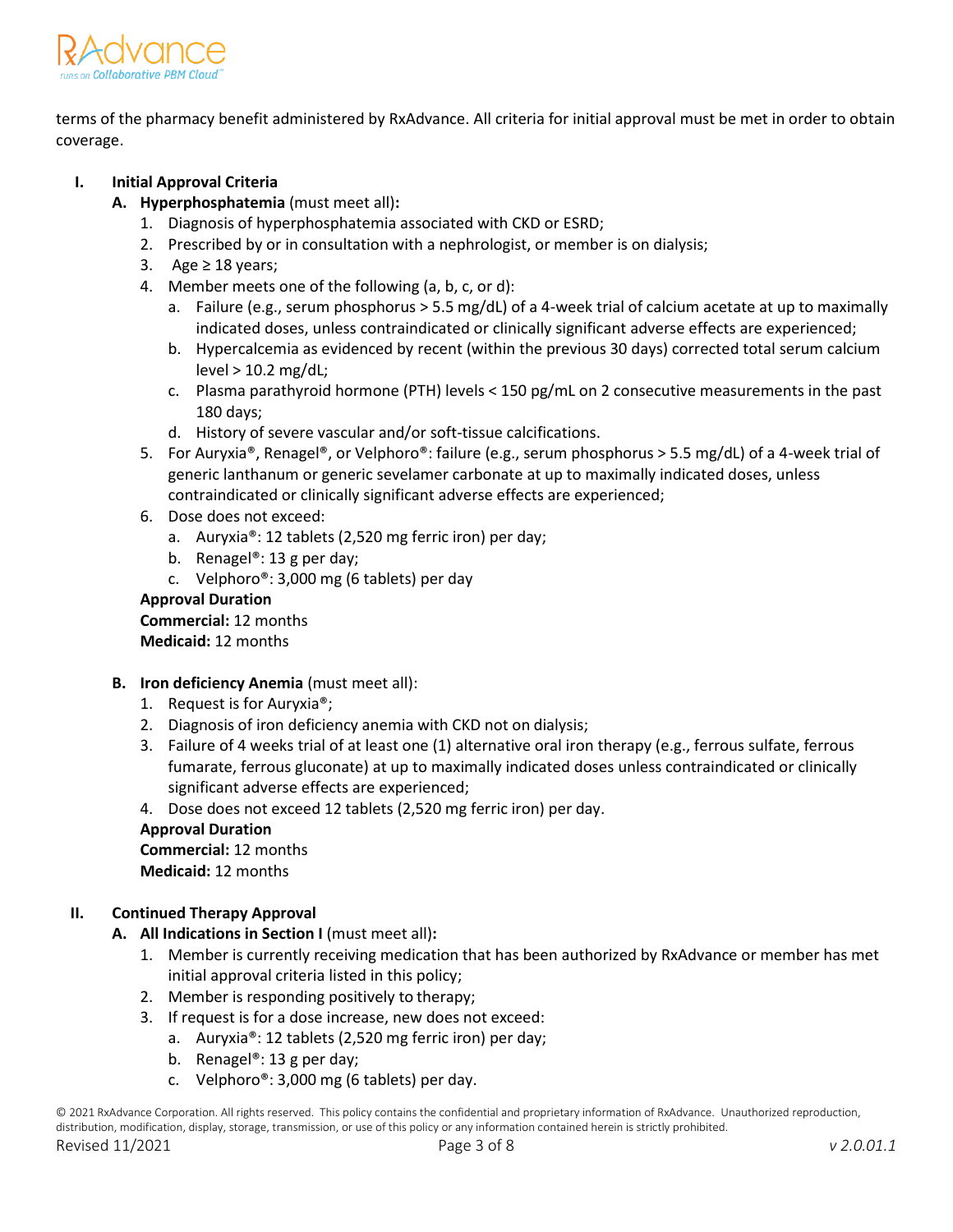

# **Approval Duration**

**Commercial:** 12 months **Medicaid:** 12 months

# **III. Appendices**

**APPENDIX A: Abbreviation/Acronym Key** CKD: chronic kidney disease ESRD: end-stage renal disease FDA: Food and Drug Administration PTH: parathyroid hormone BSA: body surface area

# **APPENDIX B: Therapeutic Alternatives**

Below are suggested therapeutic alternatives based on clinical guidance. Please check drug formulary for preferred agents and utilization management requirements.

| <b>Drug Name</b>                                  | <b>Dosing Regimen</b>                                                                                                                                                                                                                                                                                                                                                                                                                                                                                                                                                                                                                                                                                                                                                                                                                                        | Dose Limit/<br><b>Maximum Dose</b>        |
|---------------------------------------------------|--------------------------------------------------------------------------------------------------------------------------------------------------------------------------------------------------------------------------------------------------------------------------------------------------------------------------------------------------------------------------------------------------------------------------------------------------------------------------------------------------------------------------------------------------------------------------------------------------------------------------------------------------------------------------------------------------------------------------------------------------------------------------------------------------------------------------------------------------------------|-------------------------------------------|
| calcium acetate                                   | Hyperphosphatemia<br>1334 mg (2 tablets or capsules) orally with each meal<br>initially. The dosage may be gradually increased every 2 to 3<br>weeks to lower serum phosphate concentrations within the<br>desired range                                                                                                                                                                                                                                                                                                                                                                                                                                                                                                                                                                                                                                     | 2000<br>mg/day total<br>elemental calcium |
| lanthanum carbonate<br>(Fosrenol)                 | Hyperphosphatemia<br>1,500 mg orally daily in divided doses; titrate by 750 mg/day<br>every 2 to 3 weeks based on serum phosphorus level                                                                                                                                                                                                                                                                                                                                                                                                                                                                                                                                                                                                                                                                                                                     | 4,500<br>mg/day                           |
| sevelamer<br>carbonate<br>(Renvela <sup>®</sup> ) | Hyperphosphatemia<br>Starting dose for adult dialysis patients based on serum<br>phosphorus level<br>If serum phosphorus is:<br>> 5.5 to < 7.5 mg/dL: 0.8 g orally three times w/ meals<br>7.5 mg/dL: 1.6 g orally three times w/ meals<br>Starting dose for pediatric patients (6 years and older)<br>based on body surface area (BSA)<br>$\geq$ 0.75 to < 1.2: 0.8 mg orally three times w/ meals<br>$\geq$ 1.2: 1.6 g orally three times w/ meals<br>Starting dose for patients switching from calcium acetate to<br>Renvela <sup>®</sup> based on calcium acetate 667 mg/capsule dosing<br>schedule:<br>Calcium acetate 1 cap orally three times: Renvela® 0.8 g<br>orally three times w/ meals<br>Calcium acetate 2 caps orally three times: Renvela® 1.6 g<br>orally three times w/ meals<br>Calcium acetate 3 caps orally three times: Renvela® 2.4 g | $14$ g/day                                |

© 2021 RxAdvance Corporation. All rights reserved. This policy contains the confidential and proprietary information of RxAdvance. Unauthorized reproduction, distribution, modification, display, storage, transmission, or use of this policy or any information contained herein is strictly prohibited. Revised 11/2021 Page 4 of 8 *v 2.0.01.1*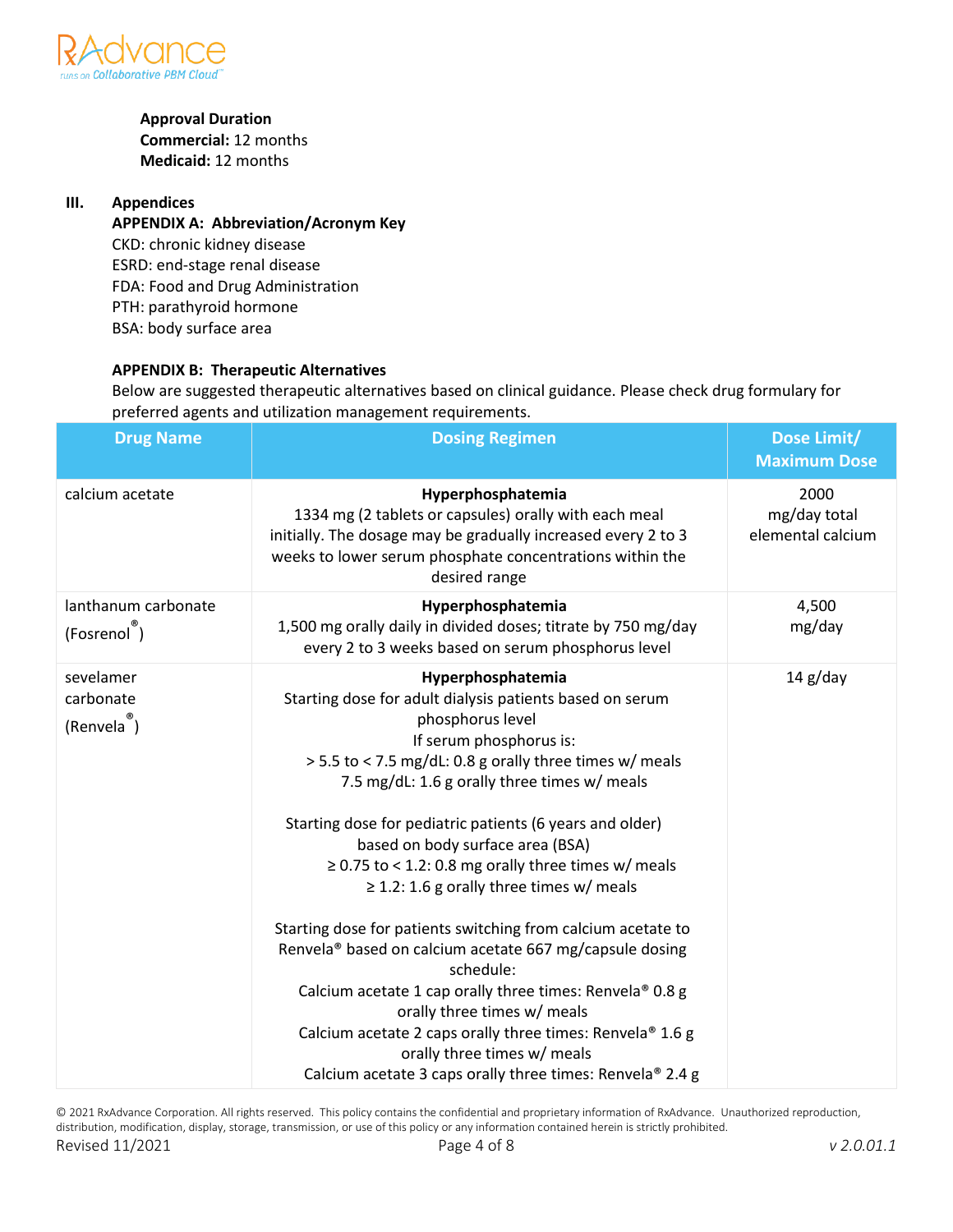

| <b>Drug Name</b>                                           | <b>Dosing Regimen</b>                                                                      | Dose Limit/<br><b>Maximum Dose</b> |
|------------------------------------------------------------|--------------------------------------------------------------------------------------------|------------------------------------|
|                                                            | orally three times w/ meals                                                                |                                    |
| ferrous sulfate,<br>ferrous fumarate,<br>ferrous gluconate | <b>Iron Deficiency Anemia</b><br>60 mg elemental iron orally 1 to 3 times daily for 4 week | Varies                             |

Therapeutic alternatives are listed as generic (Brand name®) when the drug is available by both generic and brand, Brand name® when the drug is available by brand only and generic name when the drug is available by generic only.

# **APPENDIX C: Contraindications/Boxed Warnings**

- Contraindication(s):
	- o Auryxia®: iron overload syndromes (e.g., hemochromatosis);
	- o Renagel®: bowel obstruction; known hypersensitivity to sevelamer hydrochloride or to any of the excipients;
	- o Velphoro®: none reported.
- Boxed Warning(s):
	- o None reported.

 \*Contraindications listed reflect direct statements made in manufacturer's package insert; for additional uses, warnings, and precautions, please refer to clinical guidelines.

### **APPENDIX D: General Information**

- Examples of positive response to therapy:
	- o Reduction in serum phosphorus from pretreatment level
	- $\circ$  Maintenance of serum phosphorus level < 5.5 mg/dL, increased hemoglobin
- Serious cases of dysphagia, bowel obstruction, bleeding gastrointestinal ulcers, colitis, ulceration, necrosis, and perforation have been associated with sevelamer use, some requiring hospitalization and surgery.

### **References**

- 1. Auryxia® Prescribing Information. Cambridge, MA: Keryx Biopharmaceuticals, Inc.; March 2021. Available at: [https://www.auryxia.com/.](https://www.auryxia.com/) Accessed November 26, 2021.
- 2. Renagel® Prescribing Information. Cambridge, MA: Genzyme Corporation; May 2021. Available at: [https://dailymed.nlm.nih.gov/dailymed/fda/fdaDrugXsl.cfm?setid=5e30120b-f2bf-43a0-86b2-](https://dailymed.nlm.nih.gov/dailymed/fda/fdaDrugXsl.cfm?setid=5e30120b-f2bf-43a0-86b2-44ae996dc681&type=display#section-2) [44ae996dc681&type=display#section-2.](https://dailymed.nlm.nih.gov/dailymed/fda/fdaDrugXsl.cfm?setid=5e30120b-f2bf-43a0-86b2-44ae996dc681&type=display#section-2) Accessed November 26, 2021.
- 3. Velphoro® Prescribing Information. Waltham, MA: Fresenius Medical Care North America; Feb 2020. Available at: [https://www.accessdata.fda.gov/drugsatfda\\_docs/label/2020/205109s008lbl.pdf.](https://www.accessdata.fda.gov/drugsatfda_docs/label/2020/205109s008lbl.pdf) Accessed November 26, 2021.
- 4. Fosrenol® Prescribing Information. Lexington, MA: Takeda Pharmaceuticals America, Inc.; Aug 2020. Available at:

© 2021 RxAdvance Corporation. All rights reserved. This policy contains the confidential and proprietary information of RxAdvance. Unauthorized reproduction, distribution, modification, display, storage, transmission, or use of this policy or any information contained herein is strictly prohibited. Revised 11/2021 Page 5 of 8 *v 2.0.01.1*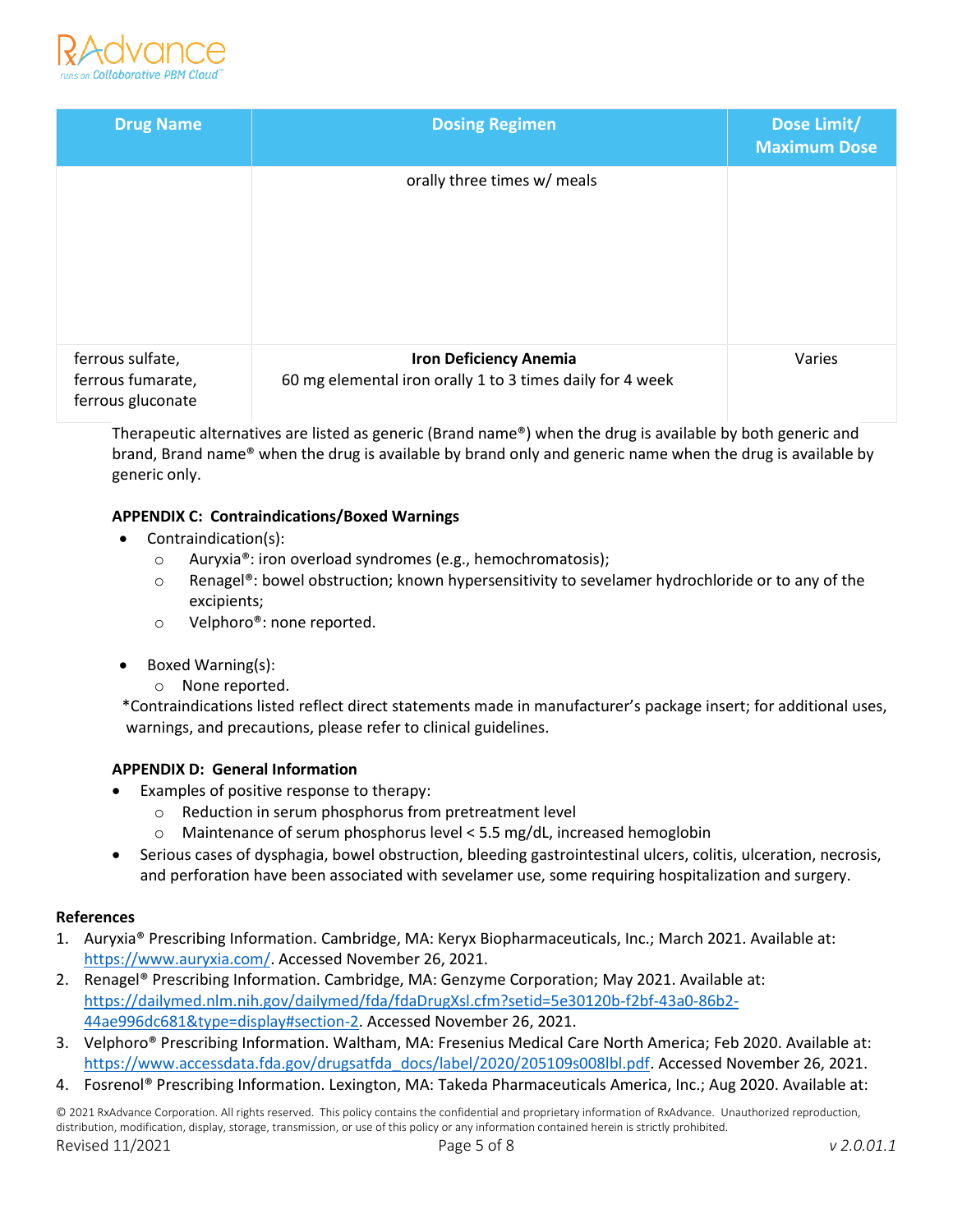

[https://pi.shirecontent.com/PI/PDFs/Fosrenol\\_USA\\_ENG.pdf.](https://pi.shirecontent.com/PI/PDFs/Fosrenol_USA_ENG.pdf) Accessed November 26, 2021.

- 5. Renvela® Prescribing Information. Cambridge, MA: Genzyme Corporation; May 2021. Available at [http://products.sanofi.us/renvela/renvela.pdf.](http://products.sanofi.us/renvela/renvela.pdf) Accessed November 26, 2021.
- 6. National Kidney Foundation. K/DOQI Clinical Practice Guidelines for Bone Metabolism and Disease in Chronic Kidney Disease. Am J Kidney Dis 42:S1-S202, 2003 (suppl 3). Available at[: https://pubmed.ncbi.nlm.nih.gov/14520607/.](https://pubmed.ncbi.nlm.nih.gov/14520607/) Accessed November 26, 2021.
- 7. Kidney Disease: Improving Global Outcomes (KDIGO) CKD–MBD Work Group. KDIGO clinical practice guideline for the diagnosis, evaluation, prevention, and treatment of chronic kidney disease–mineral and bone disorder (CKD– MBD). Kidney International 2009; 76 (Suppl 113): S1–S130. Available at[: https://kdigo.org/wp](https://kdigo.org/wp-content/uploads/2017/02/KDIGO-2009-CKD-MBD-Guideline-English.pdf)[content/uploads/2017/02/KDIGO-2009-CKD-MBD-Guideline-English.pdf.](https://kdigo.org/wp-content/uploads/2017/02/KDIGO-2009-CKD-MBD-Guideline-English.pdf) Accessed on November 26, 2021.
- 8. Kidney Disease: Improving Global Outcomes (KDIGO) CKD–MBD Work Group. KDIGO clinical practice guideline update for the diagnosis, evaluation, prevention, and treatment of chronic kidney disease–mineral and bone disorder (CKD–MBD). Kidney International 2017; 92(1):26-36. Available at[: https://kdigo.org/wp](https://kdigo.org/wp-content/uploads/2017/02/2017-KDIGO-CKD-MBD-GL-Update.pdf)[content/uploads/2017/02/2017-KDIGO-CKD-MBD-GL-Update.pdf.](https://kdigo.org/wp-content/uploads/2017/02/2017-KDIGO-CKD-MBD-GL-Update.pdf) Accessed on November 26, 2021.
- 9. Clinical Pharmacology [database online]. Tampa, FL: Gold Standard, Inc.; 2018. Available at [http://www.clinicalpharmacology-ip.com/.](http://www.clinicalpharmacology-ip.com/) Accessed on November 26, 2021.
- 10. Locatelli F, Nissenson AR, Barrett BJ, et al. Clinical practice guidelines for anemia in chronic kidney disease: problems and solutions. A position statement from Kidney Disease: Improving Global Outcomes (Kdigo). Kidney Int. 2008;74(10):1237-1240. Available at: [https://pubmed.ncbi.nlm.nih.gov/18596731/.](https://pubmed.ncbi.nlm.nih.gov/18596731/) Accessed on November 26, 2021.

| <b>Review/Revision History</b>                                                                                                                                                                                                                                                                                                                                                                                                                           | <b>Review/Revision Date</b> | <b>P&amp;T Approval Date</b> |
|----------------------------------------------------------------------------------------------------------------------------------------------------------------------------------------------------------------------------------------------------------------------------------------------------------------------------------------------------------------------------------------------------------------------------------------------------------|-----------------------------|------------------------------|
| Policy established.                                                                                                                                                                                                                                                                                                                                                                                                                                      | 01/2020                     | 02/07/2020                   |
| Policy was reviewed:<br>1. Line of Business Policy Applies to was<br>updated to "All lines of business".<br>Dose strength of Renagel <sup>®</sup> was<br>2.<br>updated.<br>3. Continued therapy criteria II.A.1 was<br>rephrased to "Currently receiving<br>medication that has been authorized<br>by RxAdvance".<br>4. APPENDIX B language updated to<br>"Below are suggested therapeutic<br>alternatives".<br>Reference was reviewed and updated<br>5. | 1/19/2021                   | 03/09/2021                   |
| Policy was reviewed:<br>1. Clinical policy sections: Drug(s)<br>Applied, Background, Dosing<br>Information, Dosage forms, Initial and<br>Continued Approval Criteria (I.A. and<br>II.A), Appendix C, was updated to<br>remove information about Fosrenol®,<br>Renvela <sup>®</sup> as they no longer require<br>Prior Authorization.<br>Background: Updated information<br>2.                                                                            | 11/26/2021                  | 01/17/2022                   |

© 2021 RxAdvance Corporation. All rights reserved. This policy contains the confidential and proprietary information of RxAdvance. Unauthorized reproduction, distribution, modification, display, storage, transmission, or use of this policy or any information contained herein is strictly prohibited. Revised 11/2021 Page 6 of 8 *v 2.0.01.1*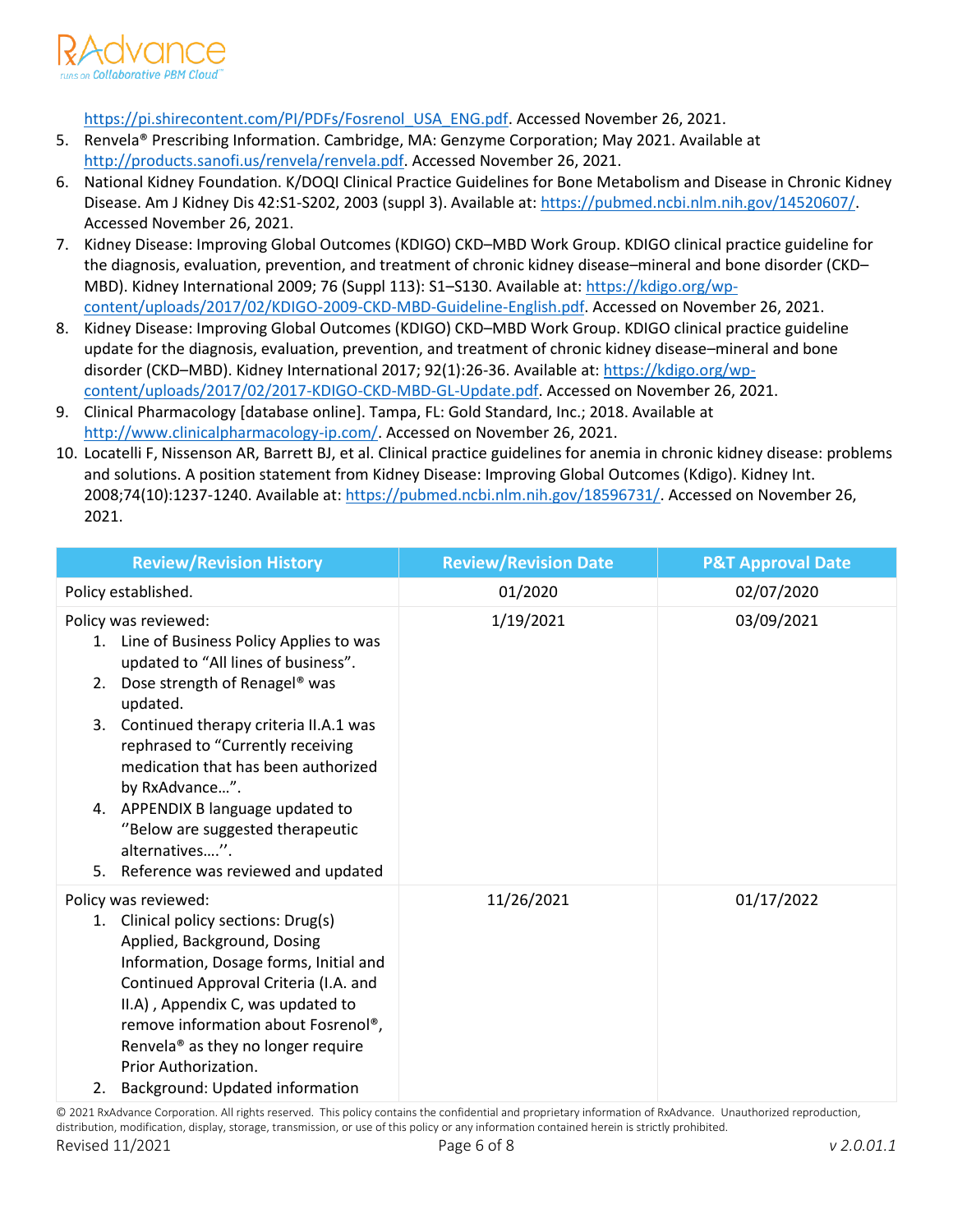

regarding indication chronic kidney disease (CKD) from Non-calcium containing phosphate binders (Auryxia®, Renagel®, and Velphoro®) are indicated for the control of serum phosphorus levels in patients with chronic kidney disease (CKD) on dialysis or with end stage renal disease (ESRD) to Non-calcium containing phosphate binders (Auryxia®, Renagel®, and Velphoro®) are indicated for the control of serum phosphorus levels in patients with chronic kidney disease (CKD) on dialysis.

- 3. Dosing Information, Dosing Regimen, Velphoro®: Updated to include maintenance dosing information for indication Hyperphosphatemia.
- 4. Statement about provider sample ''The provision of provider samples does not guarantee coverage…" was added to Clinical Policy.
- 5. Initial Approval Criteria, 1.B.3: Updated trial and failure criteria from Failure of a 4-week, adherent trial of alternative oral iron therapy (e.g., ferrous sulfate, ferrous fumarate, ferrous gluconate), unless contraindicated or clinically significant adverse effects are experienced to Failure of 4 weeks for at least one (1) alternative oral iron therapy (e.g., ferrous sulfate, ferrous fumarate, ferrous gluconate) at up to maximally indicated doses unless contraindicated or clinically significant adverse effects are experienced.
- 6. Continued Therapy Approval Criteria II.A.1 was rephrased to "Member is currently receiving medication that has been authorized by RxAdvance...".
- 7. Appendix A: Updated to include abbreviation BSA.
- 8. Appendix B, Dosing Regimen, calcium acetate: Updated dosing information from 2 capsules PO TID with meals;

<sup>© 2021</sup> RxAdvance Corporation. All rights reserved. This policy contains the confidential and proprietary information of RxAdvance. Unauthorized reproduction, distribution, modification, display, storage, transmission, or use of this policy or any information contained herein is strictly prohibited. Revised 11/2021 Page 7 of 8 *v 2.0.01.1*